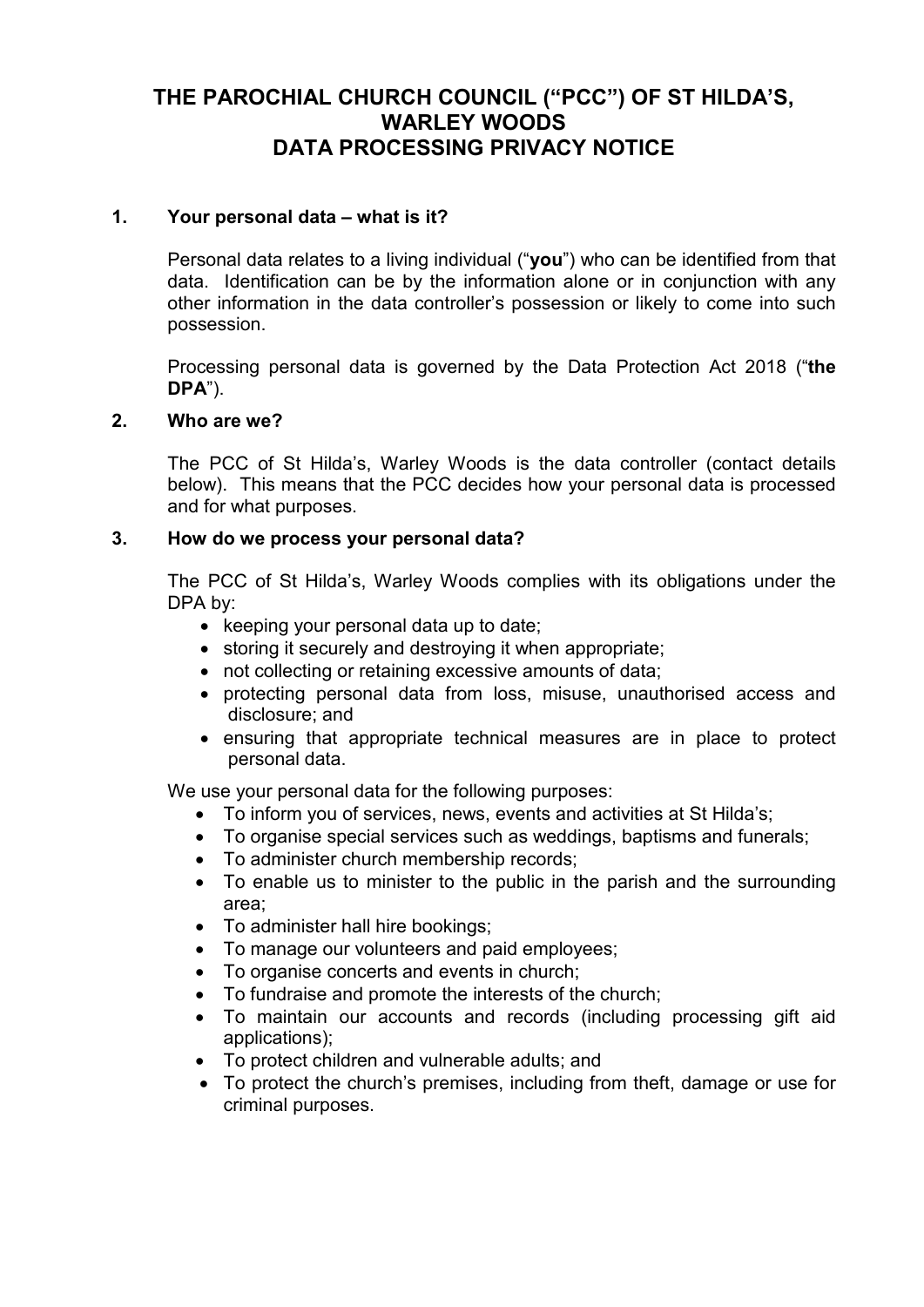### **4. What is the legal basis for processing your personal data?**

We rely on the following grounds for processing your personal data

- Processing is necessary in the legitimate interests of the PCC;
- Processing is carried out by a not-for-profit body with a religious aim and:
	- o the processing relates only to members or former members (or those who have regular contact with the PCC in connection with those purposes); and
	- $\circ$  there is no disclosure to a third party without consent;
- Your explicit consent, so that we can arrange and keep you informed about services, news, events and activities; and
- Processing is necessary for carrying out legal obligations eg in relation to gift aid, under employment law or under Church of England law.

### **5. Sharing your personal data**

Your personal data will be treated as strictly confidential and will only be shared with other church members to provide a service or passed to other church members or for purposes connected with the church.

We will share your data with third parties outside of the parish only where you have consented to this, where we are under a legal obligation to do so (eg providing details of PCC members to the Charity Commission) or (in relation to CCTV footage) for the purposes of crime prevention and detection.

# **6. How long do we keep your personal data<sup>1</sup> ?**

We keep data in accordance with the guidance set out in the guide "Keep or Bin: Care of Your Parish Records" which is available from the Church of England website *[see footnote for link*].

Specifically, we retain electoral roll data while it is still current; gift aid declarations and associated paperwork for 7 years after the calendar year to which they relate; and parish registers (baptisms, marriages, funerals) and PCC minutes permanently.

CCTV footage is deleted automatically after 14 days unless it is required in connection with an incident that is being investigated, in which case it is retained for as long as necessary to deal with that incident.

# **7. Your rights and your personal data**

-

Subject to all applicable exemptions under the DPA, you have the following rights with respect to your personal data:

- The right to request a copy of your personal data which the PCC of St Hilda's, Warley Woods holds about you;
- The right to request that we correct any personal data that is inaccurate or out of date;

<sup>&</sup>lt;sup>1</sup> Details about retention periods can currently be found in the Record Management Guides located on the Church of England website at: - https://www.churchofengland.org/more/libraries-and-archives/records-management-guides